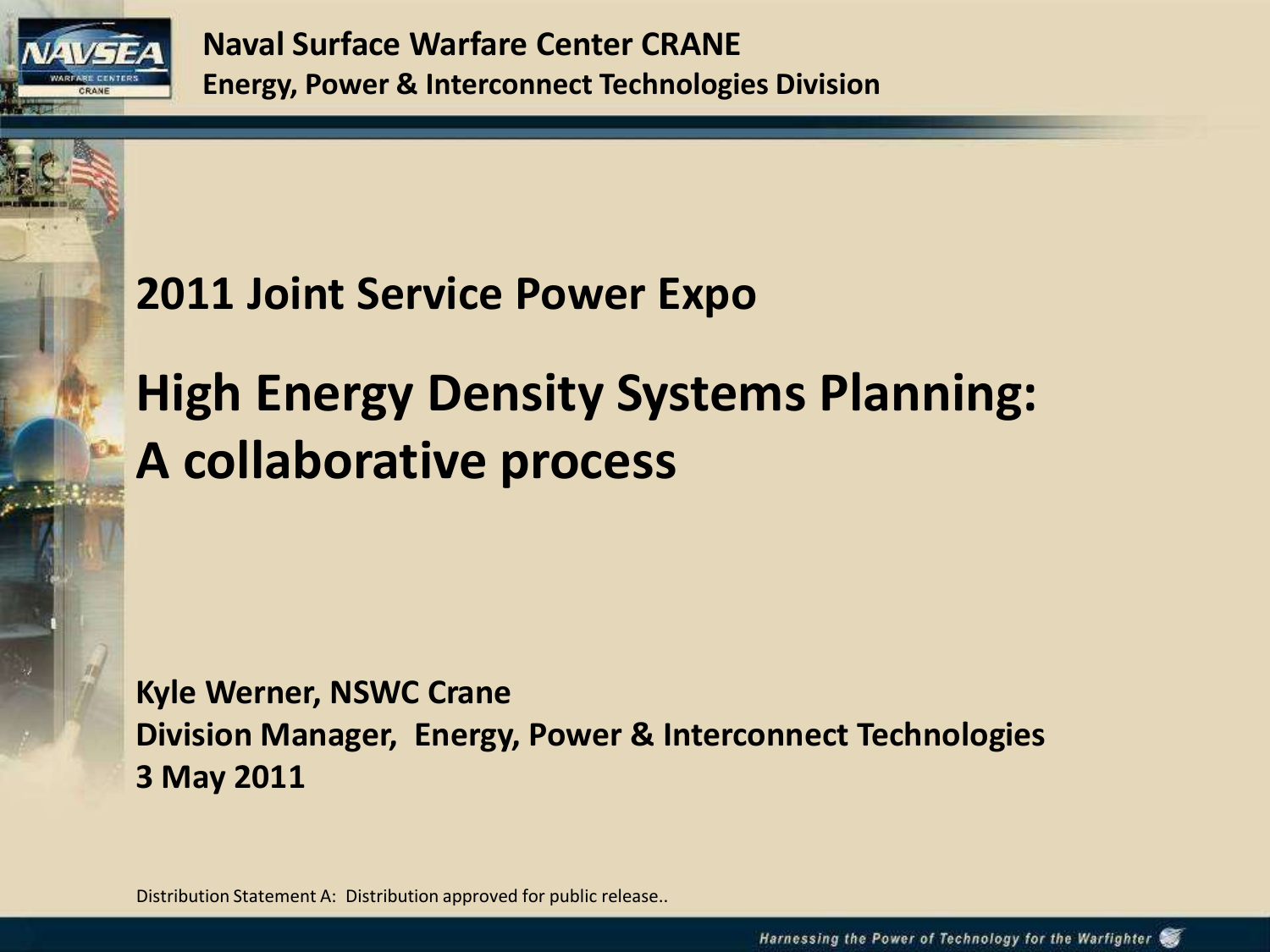

- **HEDS Document Overview**
- **HEDS Conclusions**
- HEDS Paths Forward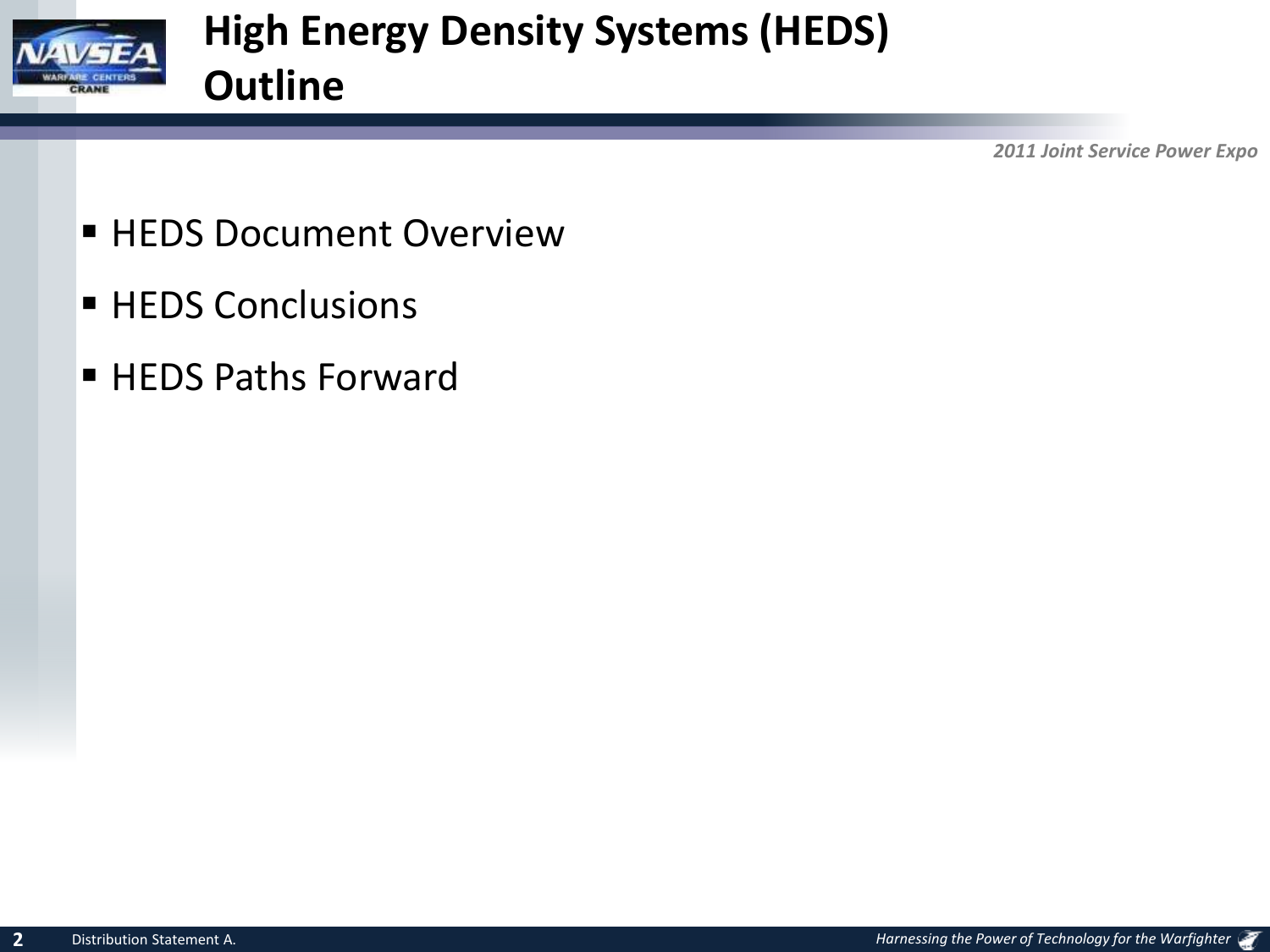

## **HEDS Technology Planning Document: Overview**

■ Began with a NAVSEA request for action…

- **Assist implementation of HEDS for Navy applications**
- **Help coordinate efforts**
- **Document technology development needs**

# Followed EO-IR "model"…

- **Expert community invited**
- **Held event July 2010**
- **Resulted in plan document**

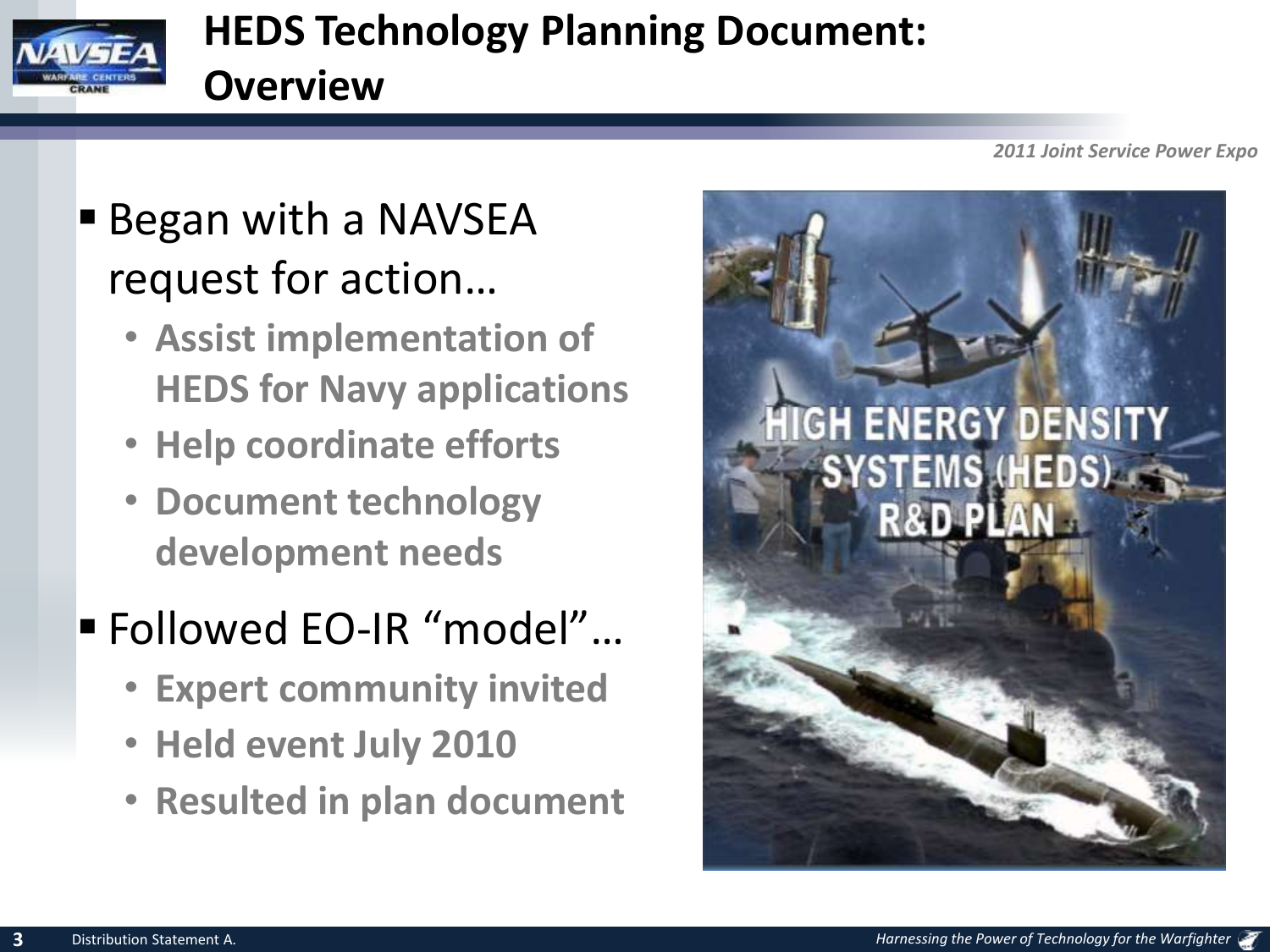

## **HEDS Technology Planning Document: Process Overview**

Basic Research Applied R&D Eng. & Man. Dev. Production & Dep. Ops. & Support (O&M; TRL 9) (6.1-6.2; TRL 1-3) (6.3; TRL 4-5) (6.4-6.5; TRL 6-7) (6.7-Proc; TRL 8) E Strategic Strategic **Build Introductions Workgroup Stakeholder Systemic**  ı **Knowledge Tuesday Orientation Analysis Challenges Base Build Build Prioritize Technology Tribitize Timelines Theory Construction Construction Construction Construction <b>Tribition Walkthrough Timelines Timelines The Lettings** ı **Technology List Wednesday Document Analyze Critical Success "Blank Sheet" (Time Recommended**  I **Factors/Dependencies Analysis Insights Thursday Permitting) Document Actions Workgroup Brief-out Brief-out Friday Brief-outPrep Presentation**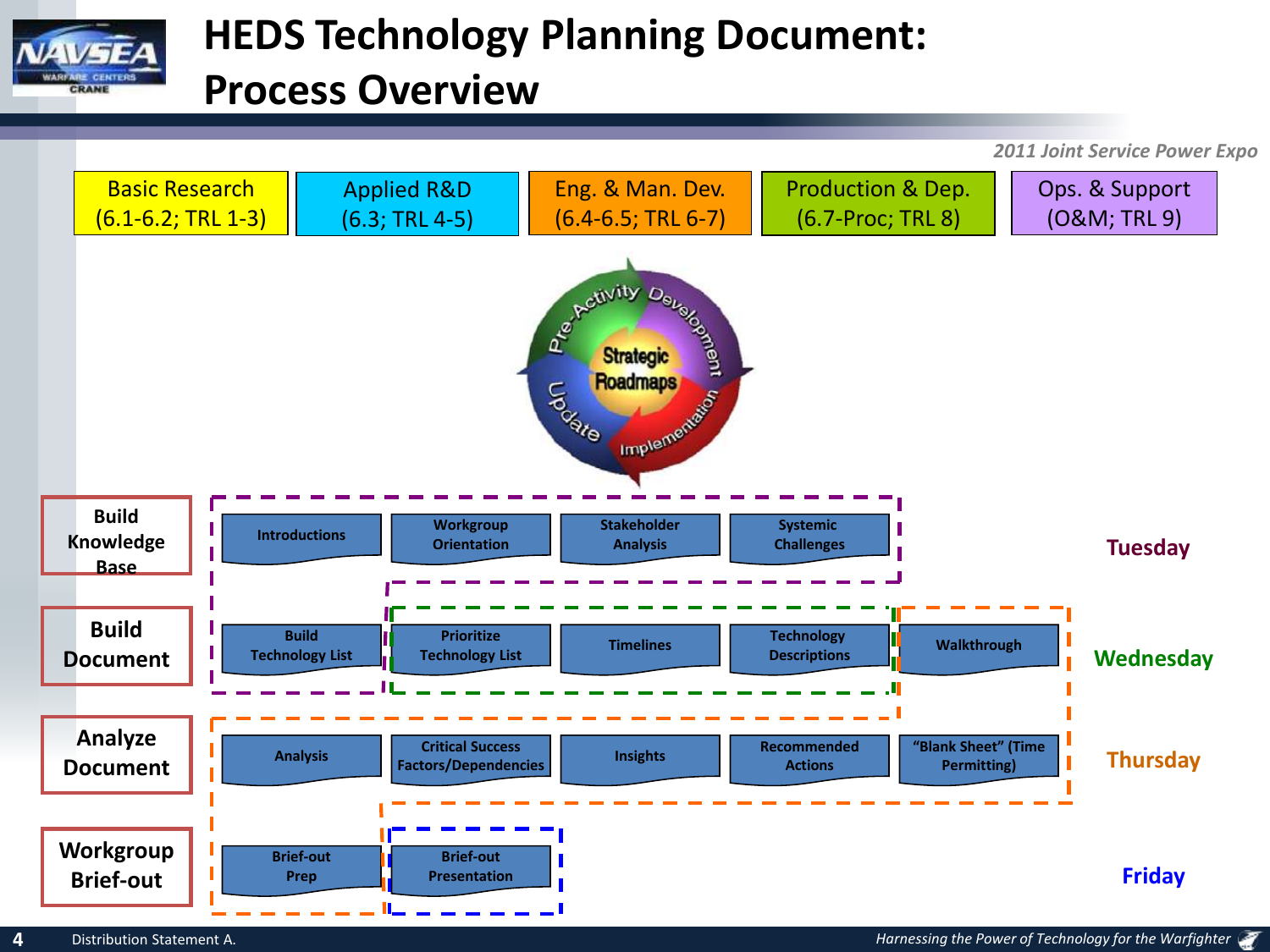

# **HEDS Technology Planning Document:**

**Organization & Leadership**

#### **Sponsors:**

**George Drakeley, SES, SEA-05Z Duane Embree, SES, Technical Director, NSWC Crane**

#### **Core Team:**

**Workshop Chair: Joe Gaines, NSWC Crane Tech Leader: Sue Waggoner, NSWC Crane Process Leader: David Smith, HBMG David Cherry, NAVSEA 05Z34 Kevin Cook, NAVSEA 05Z34 John Dement, NSCW Crane Eric Dow, NUWC Code 823 John Dow, NOSSA Indian Head June Drake, NSWC CTO Joe Fontaine, NUWC Newport Peter Keller, NSWC Carderock Bill Kleinebecker, HBMG Corey Love, NRL Scott Littlefield, NSWC Carderock Brett Stafford, NUWC Keyport Al Stern, NSWC Indian Head Sam Stuart, NSWC Crane Kyle Werner, NSWC Crane**

**Contractors: HBMG – R&D Plan Process Consultants TSC – Workshop Support McKean Defense Systems – Logistics Support**

#### *2011 Joint Service Power Expo* **Workgroup Co-chairs**

#### **Fuel Cells**

**John Heinzel, NSWC Carderock at Philadelphia Ian Peek, NSWC Carderock at Philadelphia Ken Burt, NSWC Crane**

**Lithium Rechargeable Batteries Sam Stuart, NSWC Crane Lloyd Zilch, NSWC Crane**

**Other Electro-chemical Batteries Bill Johnson, NAVAIR Justin Govar, MARCORSYSCOM**

**Advanced Energy Conversion Systems Jerry Czarnecki, NSWC Crane Tom Adams, Purdue**

**Capacitive Storage Tricia Smith, NSWC Carderock**

**Safety/Risk Dave Cherry, NAVSEA 05Z34 Mark Tisher, NSWC Crane Larry Ruckriegel, NSWC Crane**

**Energy Systems Management Frank Ferrese, NSWCCD Philadelphia Mike Golda, NSWCCD Philadelphia**

**Advanced Application Technology Scott Duncan, NAVSEA**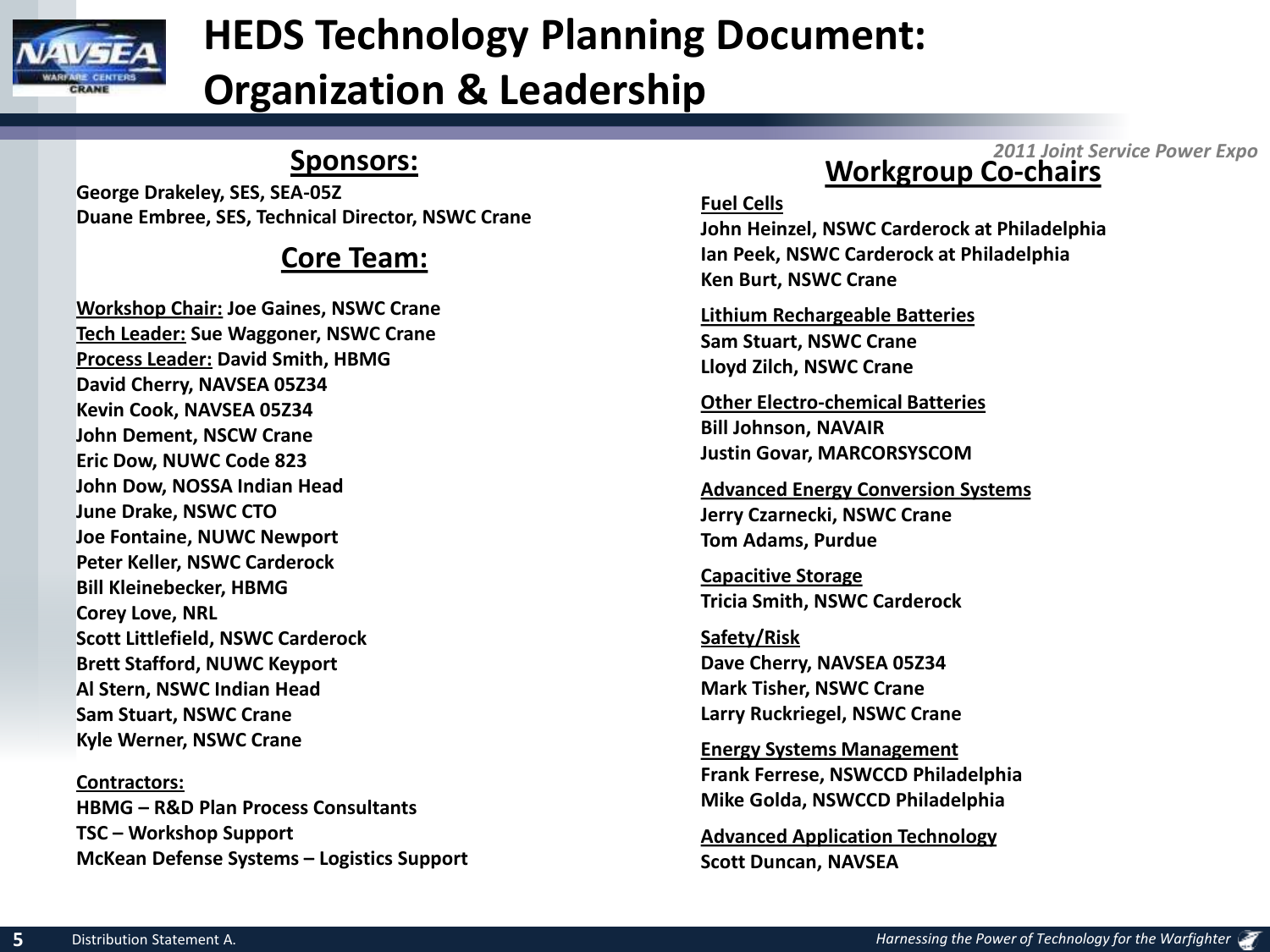

# **HEDS Technology Planning Document: Mission/Vision**

- Provide a Research & Development Plan with key technological elements that can be used for planning *safe* and *highly effective* HEDS for US Navy (USN) systems.
- Address HEDS used in USN systems above personnel carried systems and below primary propulsion and main electrical power for ships.
- **Provide a comprehensive document that communicates the** timing of technological development in this domain over the 2010-2030 strategic period.
- **Provide key HEDS technological information for making** strategic decisions in selecting technologies using mutual terminology, established technology maturity definitions, and a shared understanding of key issues.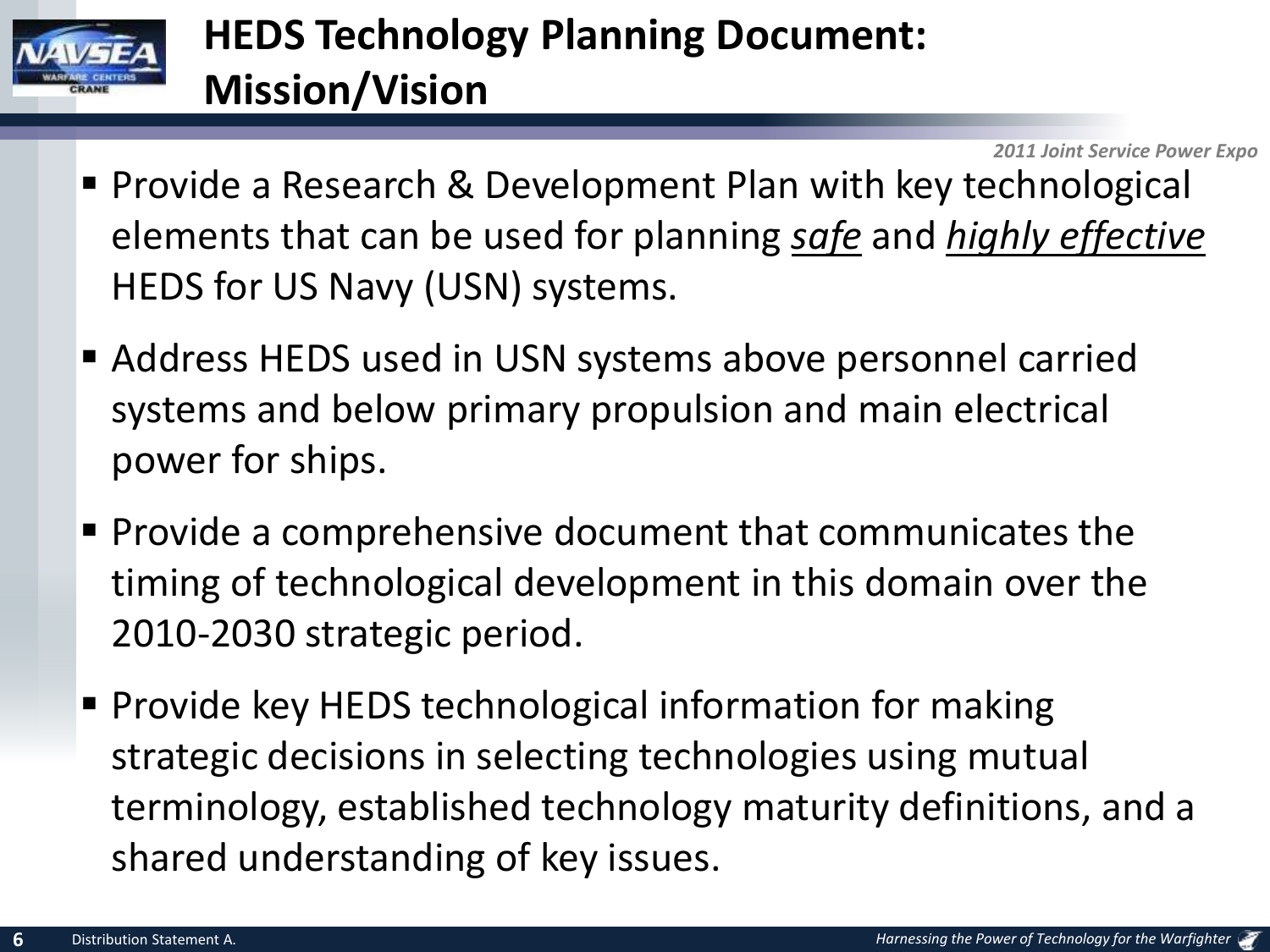

HEDS planning and development leveraged a variety of other Federal Agency Power & Energy future looking documents, some of which include:

| <b>Document</b>                                | <b>Sponsor</b>      | <b>Scope</b>                                                                                                                                                                                                                          | <b>Distribution</b>                                   |  |  |
|------------------------------------------------|---------------------|---------------------------------------------------------------------------------------------------------------------------------------------------------------------------------------------------------------------------------------|-------------------------------------------------------|--|--|
| <b>DoD Power Sources</b><br>Technology Roadmap | DoD<br><b>JDMTP</b> | Provides a concise, coherent strategy<br>that assures the state of the art power<br>sources are available now and in the<br>future to the Nation's Warfighters                                                                        | US Gov<br>Agencies<br>and their<br>contractors        |  |  |
| <b>S&amp;T UUV Energy Roadmap</b>              | <b>ONR</b>          | Provides UUV energy sources for<br>future Warfighter requirements                                                                                                                                                                     | <b>US</b><br>Government<br>only                       |  |  |
| Torpedo Energy & Propulsion<br>Roadmap         | <b>ONR</b>          | Provides Torpedo energy and<br>propulsion sources for future Warfighter<br>requirements                                                                                                                                               | <b>US</b><br>Government<br>only                       |  |  |
| <b>HEDS R&amp;D Plan</b>                       | <b>NAVSEA</b>       | Provides a future focused strategic<br>technology R&D plan with key<br>technological elements that can be<br>used as a tool for planning highly<br>effective, safe, affordable High Energy<br><b>Density Systems for Navy systems</b> | <b>US Gov</b><br>Agencies<br>and their<br>contractors |  |  |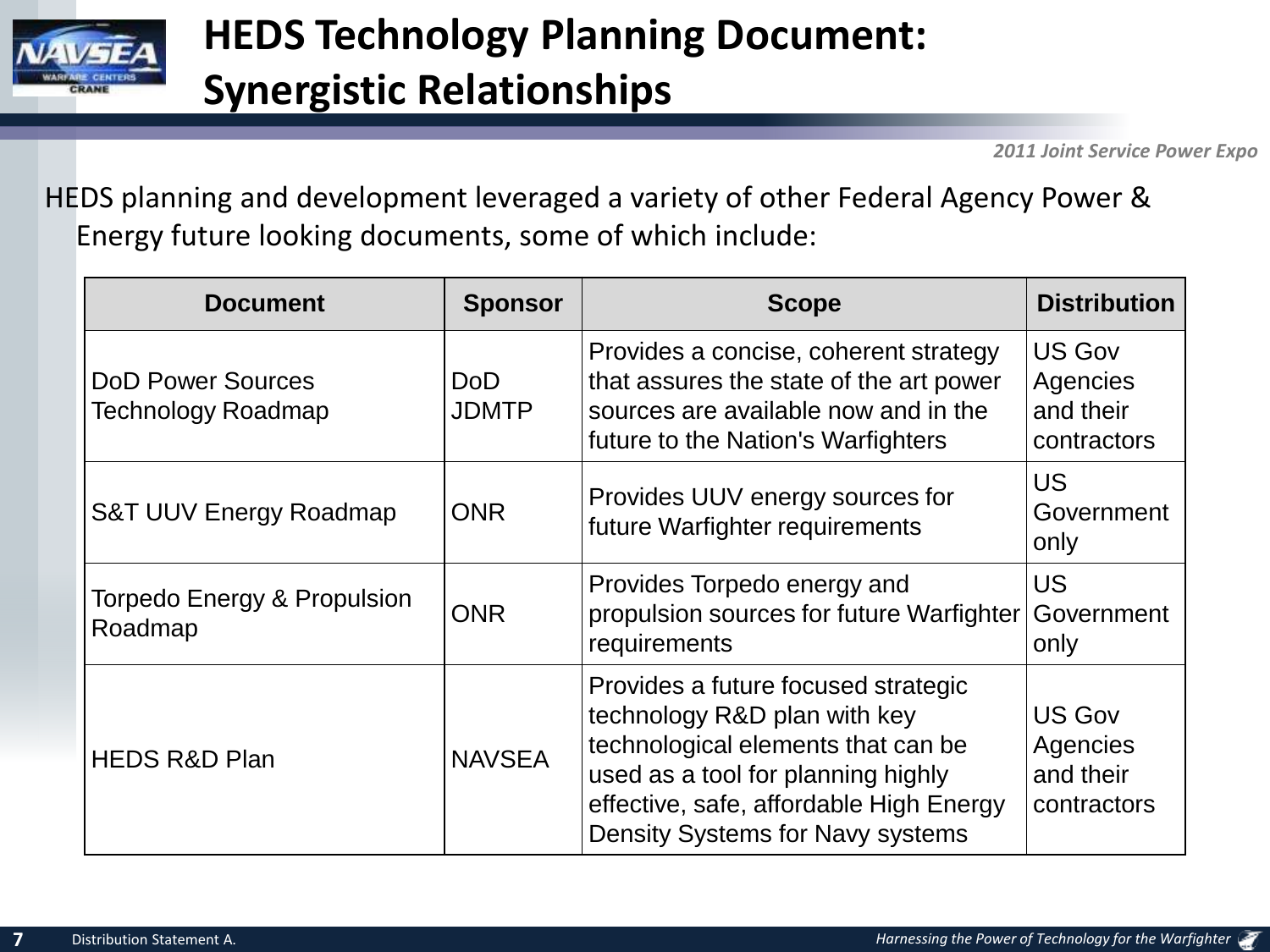

### **The plan document covered seven focus areas:**

- **Fuel Cells**
- **Lithium Rechargeable Batteries**
- **Other Electrochemical Batteries**
- **Advanced Energy Conversion Systems**
- **Capacitive Storage**
- **Safety/Risk**
- **Energy Systems Management**

### Developing technology plans followed an adopted approach:

- **Identify needs**
- **List technology solutions**
- **Propose development bridges for the gaps**

### *Intention was to produce a tool for collaborative HEDS development…*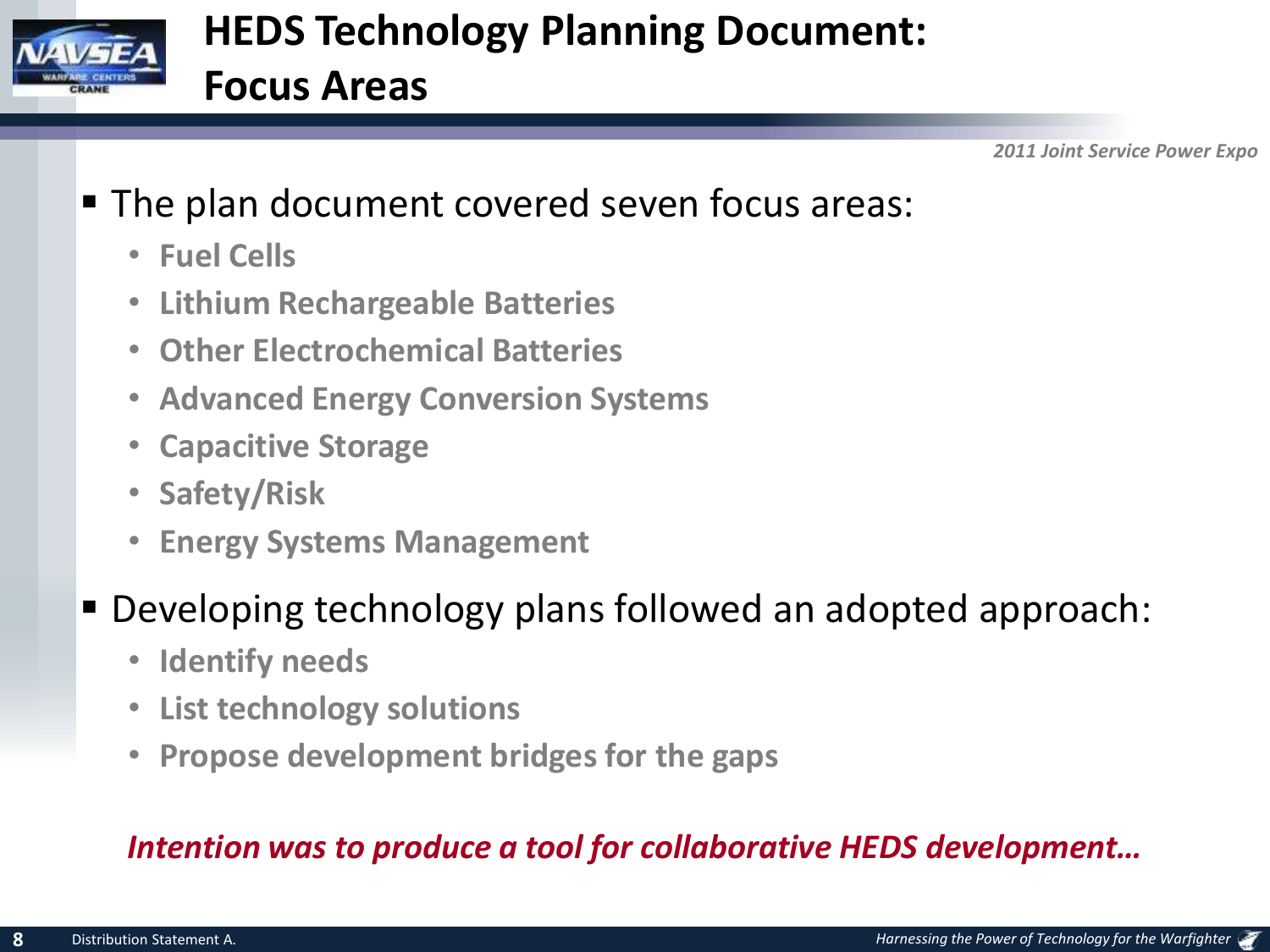

## **HEDS Technology Planning Document: Workshop Attendees**

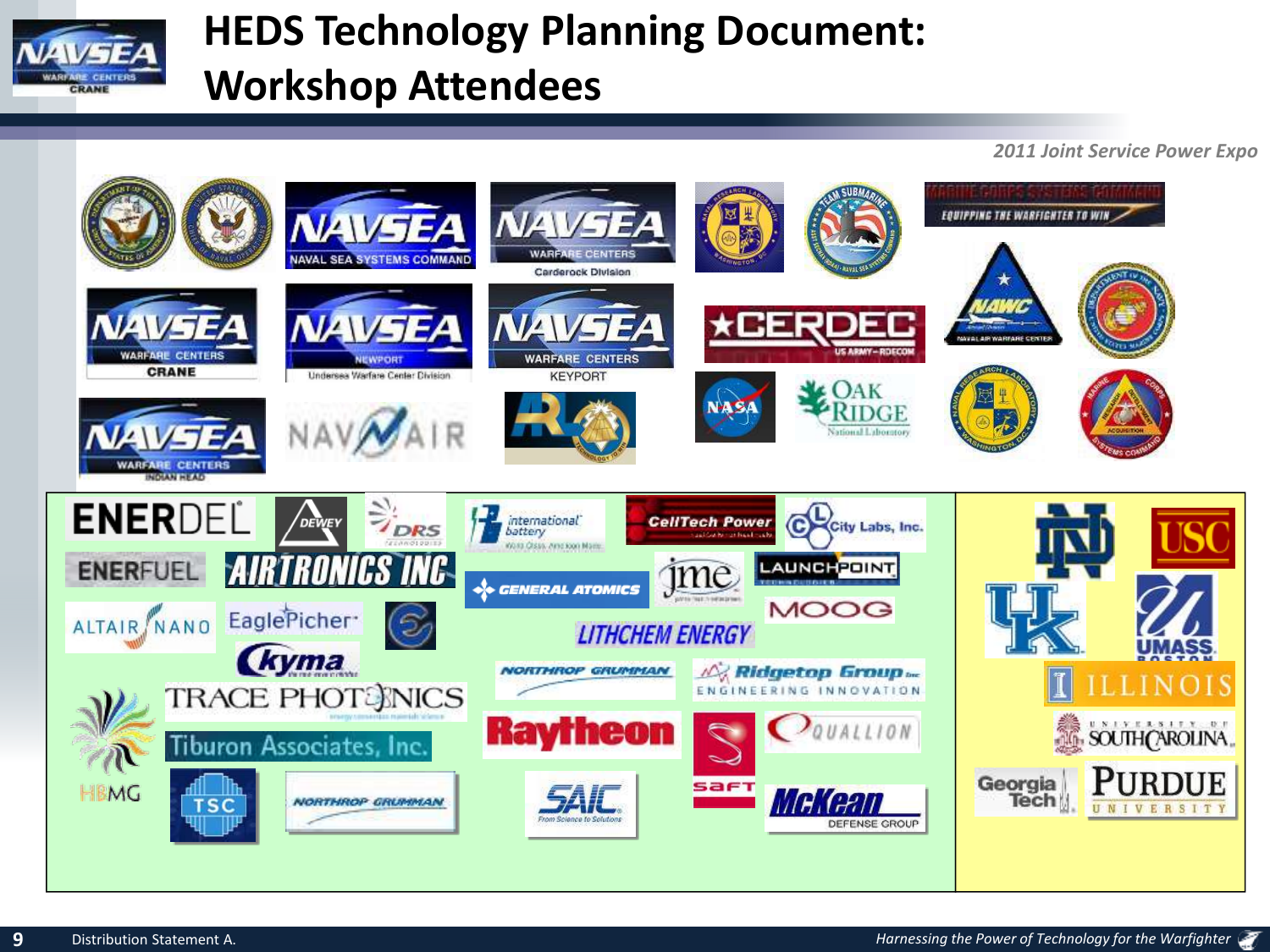

### **HEDS Technology Planning Document:**

### **Technology Boundaries**

*2011 Joint Service Power Expo*

| <b>Factor/Year Fielded</b>     | 2010      | 2016                    | 2030 |
|--------------------------------|-----------|-------------------------|------|
| <b>Max Gravimetric Density</b> | 200 Wh/ka | 1000 Wh/kg   2000 Wh/kg |      |

The boundaries represent the consensus achievable levels.

The plan will address HEDS used in US Navy Storage and Conversion systems above personnel carried systems and below primary propulsion and main electrical power for ships.



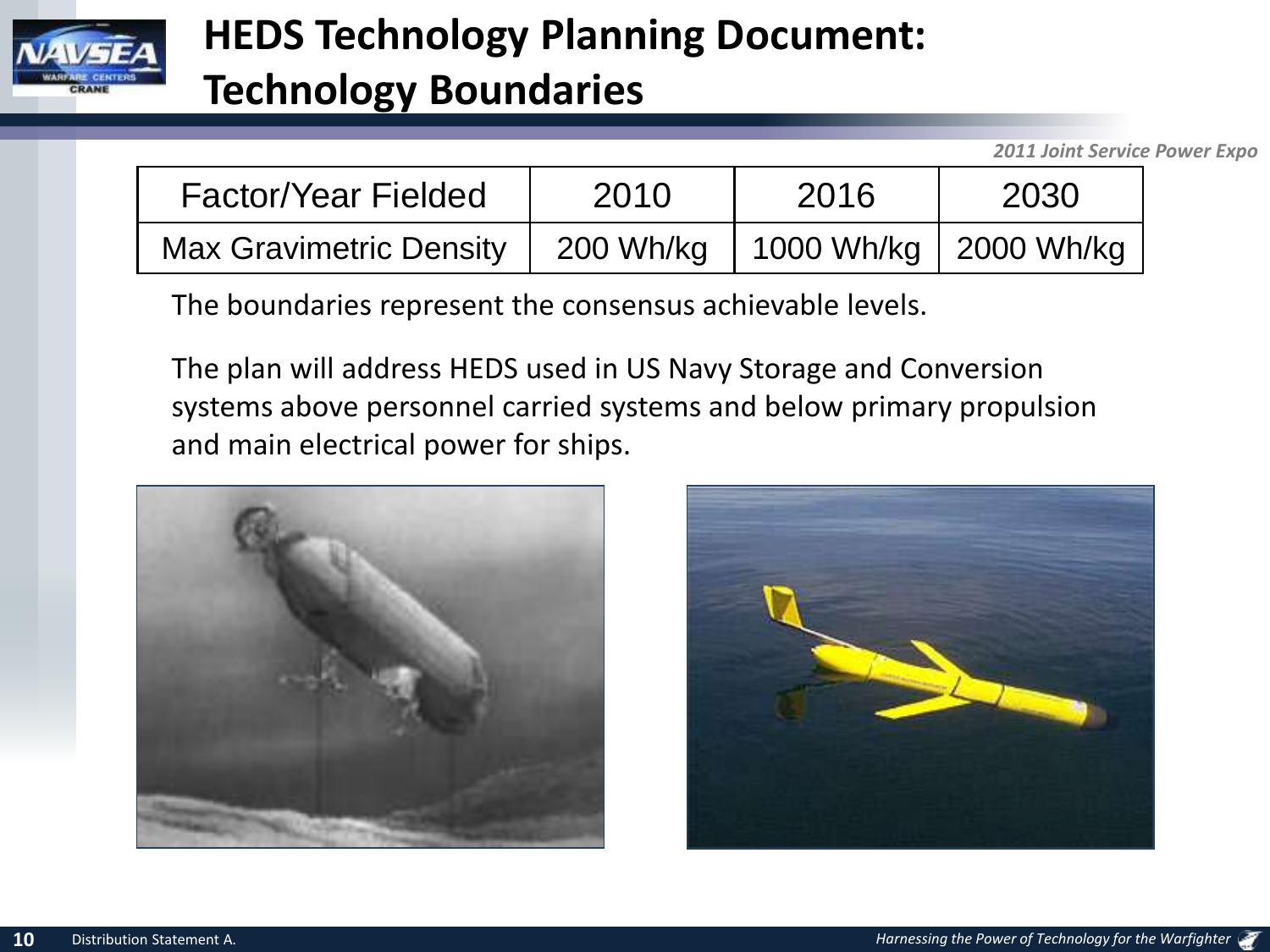

**Conclusion #1.** Significant safety and risk issues are present; particular focus on materials.

**Conclusion #3.** Future HED systems will require hybrid solutions.

- **Conclusion #4.** Providing high energy density and power needs a system of systems approach.
- **Conclusion #6.** Must have domestic sources for some materials & possibly manufacturing equipment.
- **Conclusion #8.** Need new/improved collaboration, resource sharing, and knowledge transfer.
- **Conclusion #10.** Must increase funding of High Energy Density Systems to address the hard problems.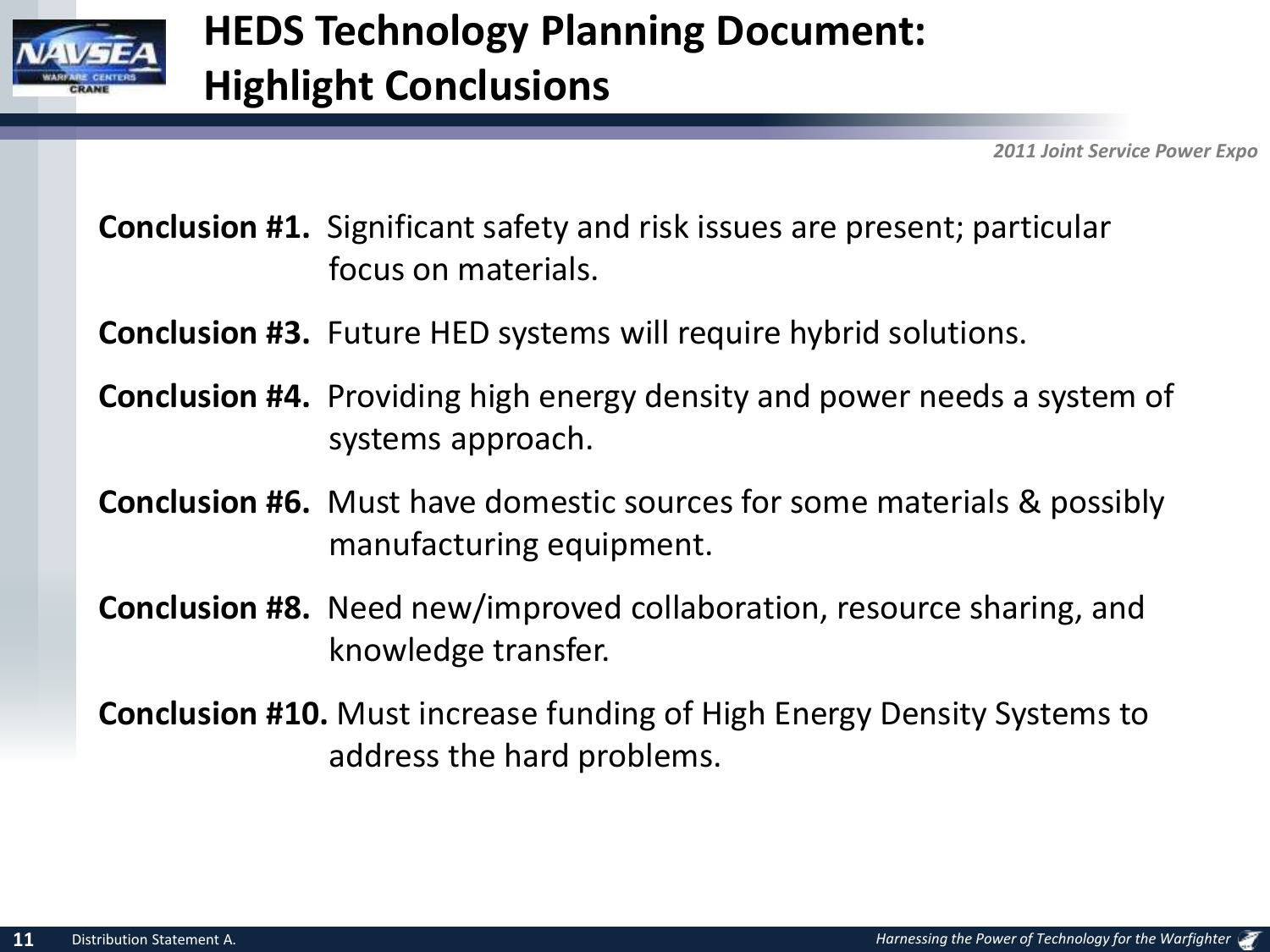

# **HEDS Technology Planning Document: Sample Focus Area, Lithium Rechargeable Batteries**

#### *2011 Joint Service Power Expo*

#### **Insights**

- **Goal of 2000 Wh/kg in 2030 is unattainable in this area**
- **2x improvement is possible for Li Ion (up to 500 Wh/kg)**
- **First generation of battery management has been lifted from non Li world. Li is tricky, next-generation must be Li specific**
- **Federal focus on alternative energy is diminishing supply of S&T skills**
- •**Navy will benefit from collaboration in this area**
- **We will need to combine funding to achieve promise of Li ion**
- **We are behind other countries**
- **We need a better technology transition process**

| <b>Lithium Rechargeable Batteries</b>              |                                            |      | Basic Rosearch<br>(6.1-6.2) TRL 1-31 |      |      |      | Applied R&D<br>(6.5) TRL 4-5) |                |      |      | Eng. & Ma<br>(64-6.5) |      |  |
|----------------------------------------------------|--------------------------------------------|------|--------------------------------------|------|------|------|-------------------------------|----------------|------|------|-----------------------|------|--|
| <b>HEDS Technology Capabilities</b>                |                                            |      |                                      |      |      |      |                               |                |      |      |                       |      |  |
| Tier 1                                             | Tier <sub>2</sub><br>Tier 3                | 2010 | 3011                                 | 1012 | 2013 | 3014 | 2015                          | 2015           | 2017 | 2018 | 2019                  | 2020 |  |
| Li lan High Energy                                 |                                            |      |                                      |      |      |      |                               |                |      |      |                       |      |  |
|                                                    | 146 Whileg Baseline                        |      |                                      |      |      |      |                               |                |      |      |                       |      |  |
|                                                    | 1.6%                                       | Ä    |                                      | п    |      |      |                               |                |      |      |                       |      |  |
|                                                    | m                                          | ë    |                                      |      |      |      | $\overline{\mathbf{a}}$       |                |      | E    |                       |      |  |
| Lifen High Power                                   |                                            |      |                                      |      |      |      |                               |                |      |      |                       |      |  |
|                                                    | 76 Whileg baseline                         | r    |                                      |      |      |      |                               |                |      |      |                       |      |  |
|                                                    | 1.26K                                      | Ä    |                                      |      |      |      |                               | н              |      |      |                       |      |  |
| Li Sulfur                                          |                                            | ×    |                                      |      |      |      |                               |                | Δ    |      |                       |      |  |
| Li Fluorine                                        |                                            | E    |                                      |      |      |      |                               |                |      |      |                       |      |  |
| Li MH (Ni) (and other possible hybrids)            |                                            | E    |                                      |      |      |      |                               |                |      |      |                       |      |  |
| Li Air                                             |                                            | n    |                                      |      |      |      |                               |                |      |      |                       |      |  |
| LiFeS,                                             |                                            | n    |                                      |      |      |      |                               | $\overline{A}$ |      |      |                       |      |  |
| Systems inter / construction                       |                                            | ×    |                                      |      |      |      | Ξ                             |                |      |      |                       |      |  |
|                                                    |                                            |      |                                      |      |      |      |                               |                |      |      |                       |      |  |
| Altied Technologies                                |                                            |      |                                      |      |      |      |                               |                |      |      |                       |      |  |
| Carbons                                            |                                            |      |                                      |      |      |      |                               |                |      |      |                       |      |  |
| Anodes                                             |                                            |      |                                      |      |      |      |                               |                |      |      |                       |      |  |
| Cathodes                                           |                                            |      |                                      |      |      |      |                               |                |      |      |                       |      |  |
| Binders                                            |                                            |      |                                      |      |      |      |                               |                |      |      |                       |      |  |
| Conductive agents                                  |                                            |      |                                      |      |      |      |                               |                |      |      |                       |      |  |
| Manitoring inside cell                             |                                            |      |                                      |      |      |      |                               |                |      |      |                       |      |  |
|                                                    | Internal Raf                               |      |                                      |      |      |      |                               |                |      |      |                       |      |  |
| Electrolyte (making better batteries)              |                                            |      |                                      |      |      |      |                               |                |      |      |                       |      |  |
|                                                    | High temp                                  | 푬    |                                      |      | ٨    |      |                               |                | Ε    |      |                       |      |  |
|                                                    | Low Temp                                   |      | ä                                    |      | ×    |      |                               |                | Ë    |      |                       | f    |  |
|                                                    | Overcharge                                 | B    |                                      |      |      |      |                               | A              |      |      |                       |      |  |
|                                                    | Flammability                               | n    |                                      |      | A    |      | ٠                             |                | r    |      |                       | г    |  |
|                                                    | Cycling                                    | ü    |                                      |      | w    |      |                               |                | e    |      |                       |      |  |
|                                                    | <b>Belid Electrolyte</b>                   |      |                                      |      |      |      |                               |                |      |      |                       |      |  |
| <b>Bindertess</b>                                  |                                            |      |                                      |      |      |      |                               |                |      |      |                       |      |  |
| <b>Manufacturing science (Critical Need)</b>       |                                            |      |                                      |      |      |      |                               |                |      |      |                       |      |  |
|                                                    | Coating/drying                             | д    |                                      |      |      |      |                               |                |      |      |                       |      |  |
|                                                    | Cutting                                    | Ä    |                                      |      |      |      |                               |                |      |      |                       |      |  |
|                                                    | Welding                                    | Ä    |                                      |      |      |      |                               |                |      |      |                       |      |  |
|                                                    | Packaging (sealing)                        | Ä    |                                      |      |      |      |                               |                |      |      |                       |      |  |
|                                                    | Realtime, unline sensors                   | Ä    |                                      |      |      |      |                               |                |      |      |                       |      |  |
| Super tran exemple of far off tech tadvanced techt |                                            |      |                                      |      |      |      |                               |                |      |      |                       |      |  |
| <b>Separation</b>                                  |                                            |      |                                      |      |      |      |                               |                |      |      |                       |      |  |
|                                                    | Membrane tech                              |      |                                      |      |      |      |                               |                |      |      |                       |      |  |
|                                                    | Ceramic                                    |      |                                      |      |      |      |                               |                |      |      |                       |      |  |
|                                                    | HOO                                        |      |                                      |      |      |      |                               |                |      |      |                       |      |  |
|                                                    | ÖΦ                                         |      |                                      |      |      |      |                               |                |      |      |                       |      |  |
|                                                    | <b>Tuel cells</b>                          |      |                                      |      |      |      |                               |                |      |      |                       |      |  |
| Charging                                           |                                            |      |                                      |      |      |      |                               |                |      |      |                       |      |  |
|                                                    | Innovative taking advantages of the deltas | л    |                                      |      |      |      | Ε                             |                |      |      |                       |      |  |
| <b>Next Gen BMS</b>                                |                                            |      |                                      |      |      |      |                               |                |      |      |                       |      |  |
|                                                    | sensor tech (inbedded tech)                |      |                                      |      |      |      |                               |                |      |      |                       |      |  |
|                                                    | External to cells                          | A    |                                      |      | E    |      |                               |                |      |      |                       |      |  |
|                                                    | internal to cells                          | n    |                                      |      |      | Ë    |                               |                |      |      |                       |      |  |
|                                                    | <b>Engineering Battery Models</b>          |      |                                      |      |      |      |                               |                |      |      |                       |      |  |
|                                                    | Ph 1 serty efforts                         | ٨    |                                      |      |      |      |                               |                |      |      |                       |      |  |
|                                                    | Ph 2 lang term                             | Ħ    |                                      |      | ×    |      |                               |                | п    |      |                       |      |  |
|                                                    |                                            | ٨    |                                      |      |      | E    |                               |                | Ξ    |      |                       |      |  |
|                                                    | Systems Integration                        |      |                                      |      |      |      |                               |                |      |      |                       |      |  |
| <b>Material Science</b>                            | Health Monitoring                          | ٨    |                                      |      |      | Ë    |                               |                | п    |      |                       |      |  |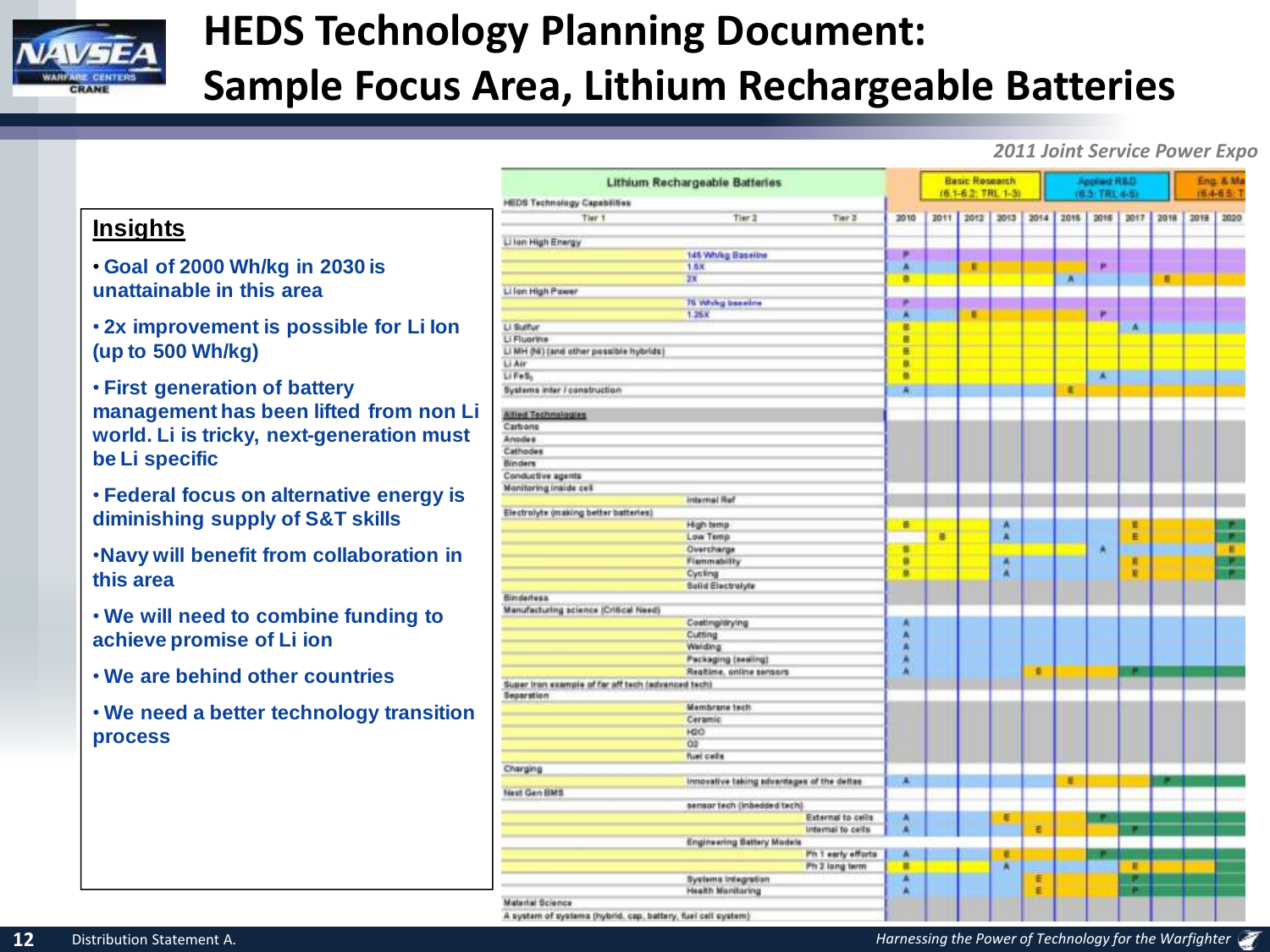

## **HEDS Technology Planning Document: Way Ahead…**

*2011 Joint Service Power Expo*

#### **Actions Already Taken:**

- Warfare Centers have aligned S&T investments
- Industry partners have incorporated elements of the HEDS R&D Plan into their IR&D Plans
- SEA 05Z has established a High Energy Chemical Safety Storage Office (HECSSO)
	- **A Platform Integration High Energy Safety Manager has been appointed**
	- **Navy High Energy Storage System Safety Manuel published**

### **Way Ahead:**

- Document is finalized and being routed for signature
- Briefings to Warfare Centers and NAVSEA headquarters
- Charter a HEDS Working Group in preparation for HEDS Update in 2012

#### *HEDS Technology Document POC: Ms. Sue Waggoner, NSWC Crane, 812.854.4103, susan.waggoner@navy.mil*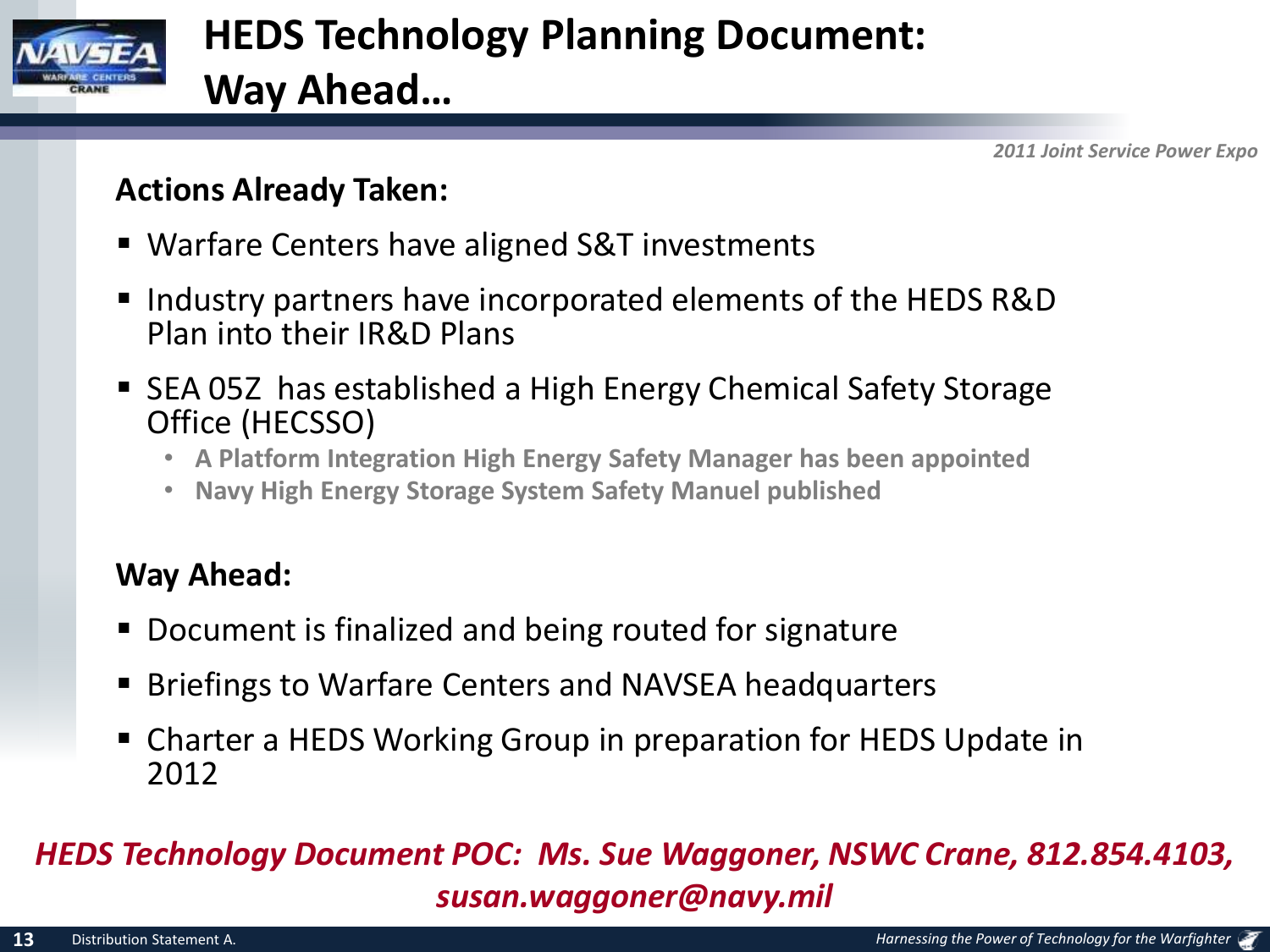

**HEDS Technology Document: Back – Up Slides….**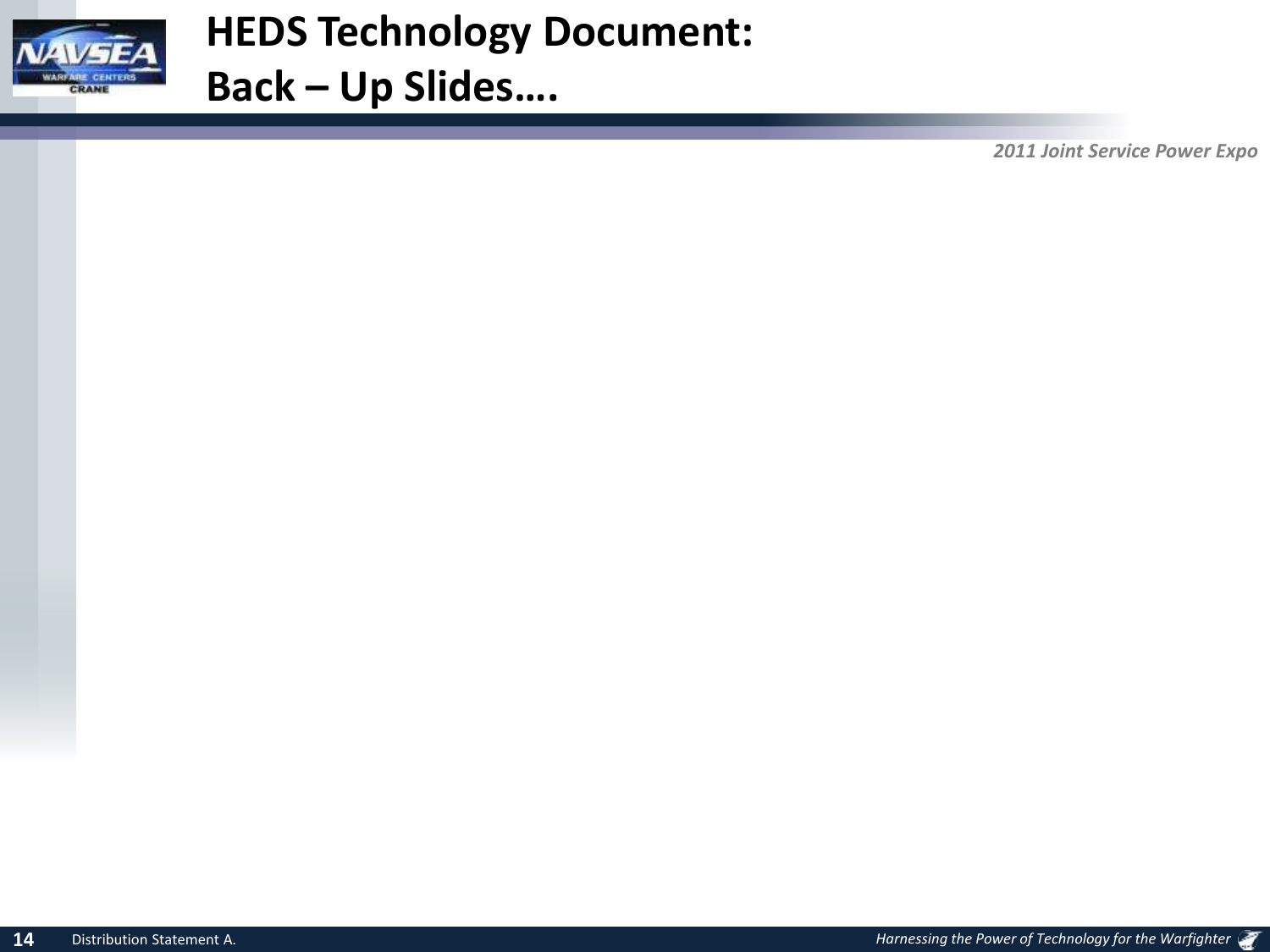

# **HEDS Document Background: Overall Conclusions for lithium rechargeable cells - cont**

*2011 Joint Service Power Expo*

#### **Technology Gaps**

• **For meeting 2x energy density improvement: cathodes, other materials for anode & electrolytes**

• **Battery Management Systems at all levels, modeling and packaging to improve safety over next 5 years**

• **Next gen of membrane technology**

• **Material availability at a reasonable price, especially for carbon nanotubes, FePO4, and Nickel Manganese Cobalt materials**

#### **Brick Walls**

• **To exceed 2x energy density improvement (up to 1000 Wh/kg):**

- **Separation technology (i.e., ionic membranes**
- **Dendrites**
- **Cathode technology (catalyst)**
- **Electrolyte for higher voltage systems**
- **Alternatives to flammable organic electrolytes**
- **No accelerated models/methods for life testing**

#### **Recommended Actions**

• **Improve materials and electrochemical systems):**

- **Nonflammable electrolytes**
- **Higher energy density materials (alloys/metals)**
- **Develop new materials**
	- **Cathodes using nano-materials**
	- **Membrane technology (ionic exchange)**
- **Enhance efforts in improved Safety**
	- **With better battery management systems and sensors**
	- **Modeling and simulation**

• **Perform further analysis on Li-S and Li Air viability**

- **Following the timeline foundation**
- **Continue R&D plan improvements**
- **Improve communication**
	- **Develop a Li ion specification**
	- **Higher levels of collaboration**
	- **Partner with others to achieve greater goals**